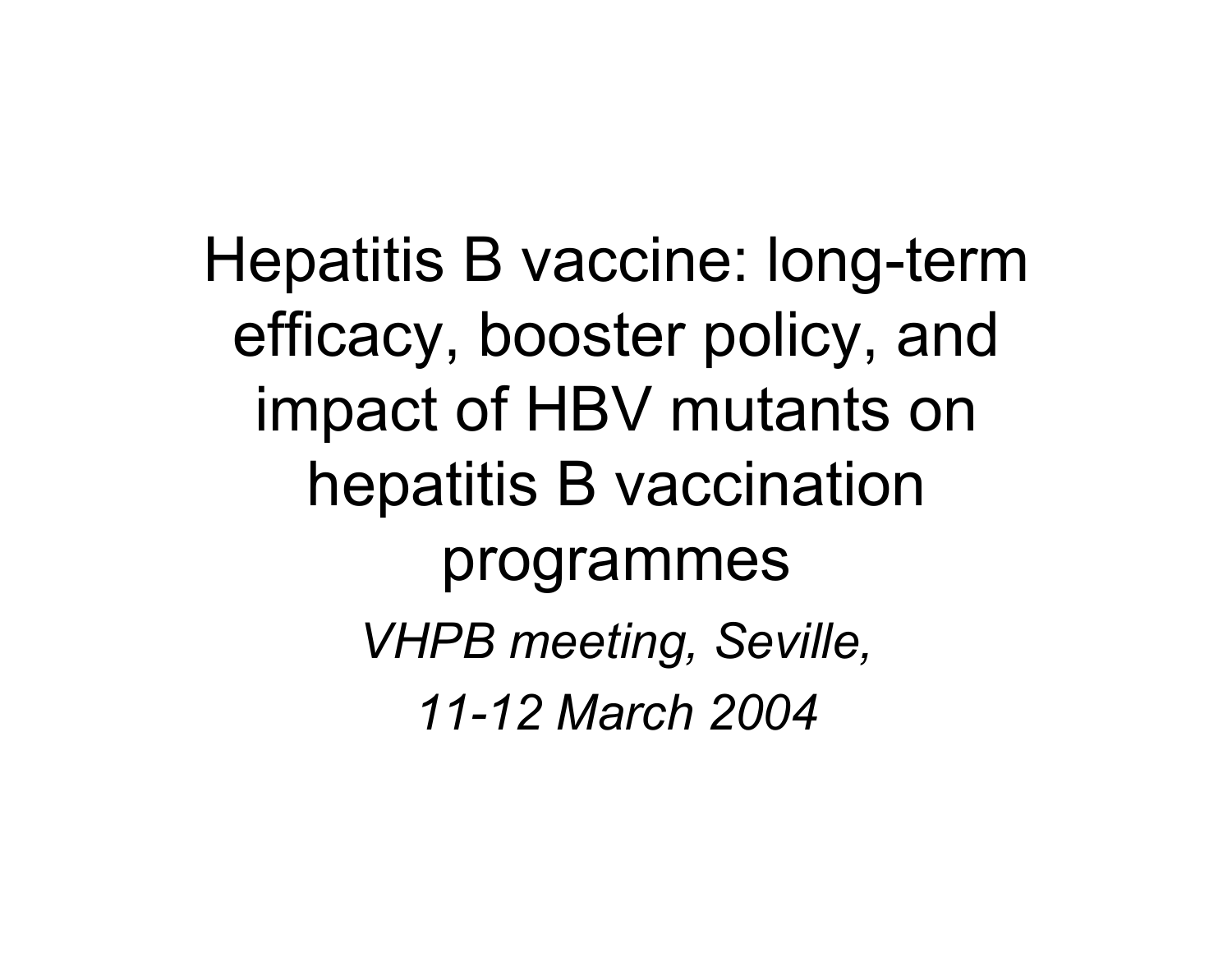## Immunization programmes

- Programmes protect against clinical **HBV infection** (in principle all genotypes) and **chronic carriage**
- They mitigate the clinical effects of subsequent infections
- They are leading to the elimination of hepatitis D
- Hepatitis B vaccine is a proven anticancer vaccine, reducing incidence of HCC
- Immunization delays the age of susceptibility *- the rationale for this meeting*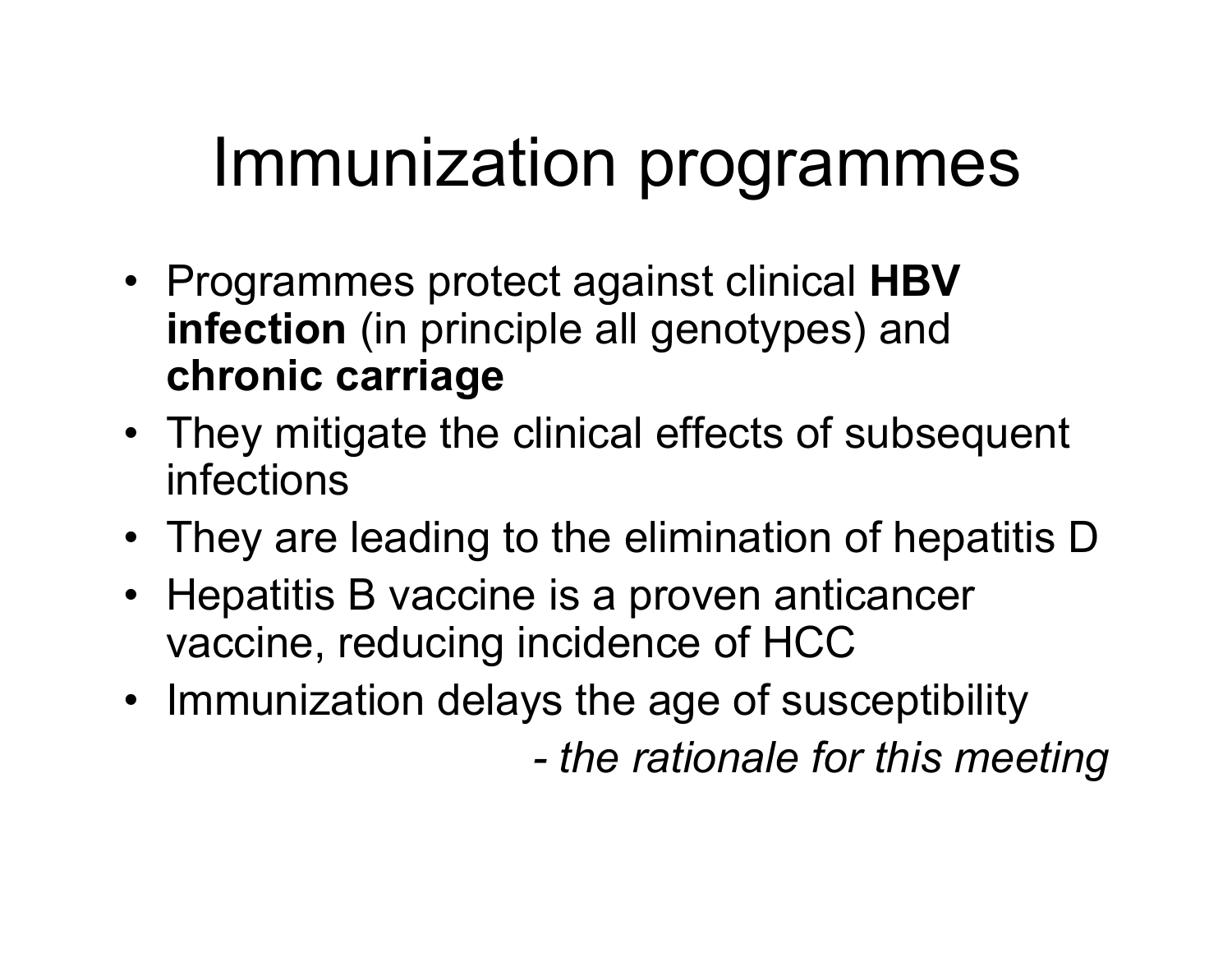# Objectives of the meeting

- • To review long-term efficacy of hepatitis B vaccine and long-term effectiveness of immunization programmes
- • To review data on immune memory induced by hepatitis B vaccine
- • To update current recommendations booster immunizations
- •• To review of potential impact of HBV mutants on immunization programmes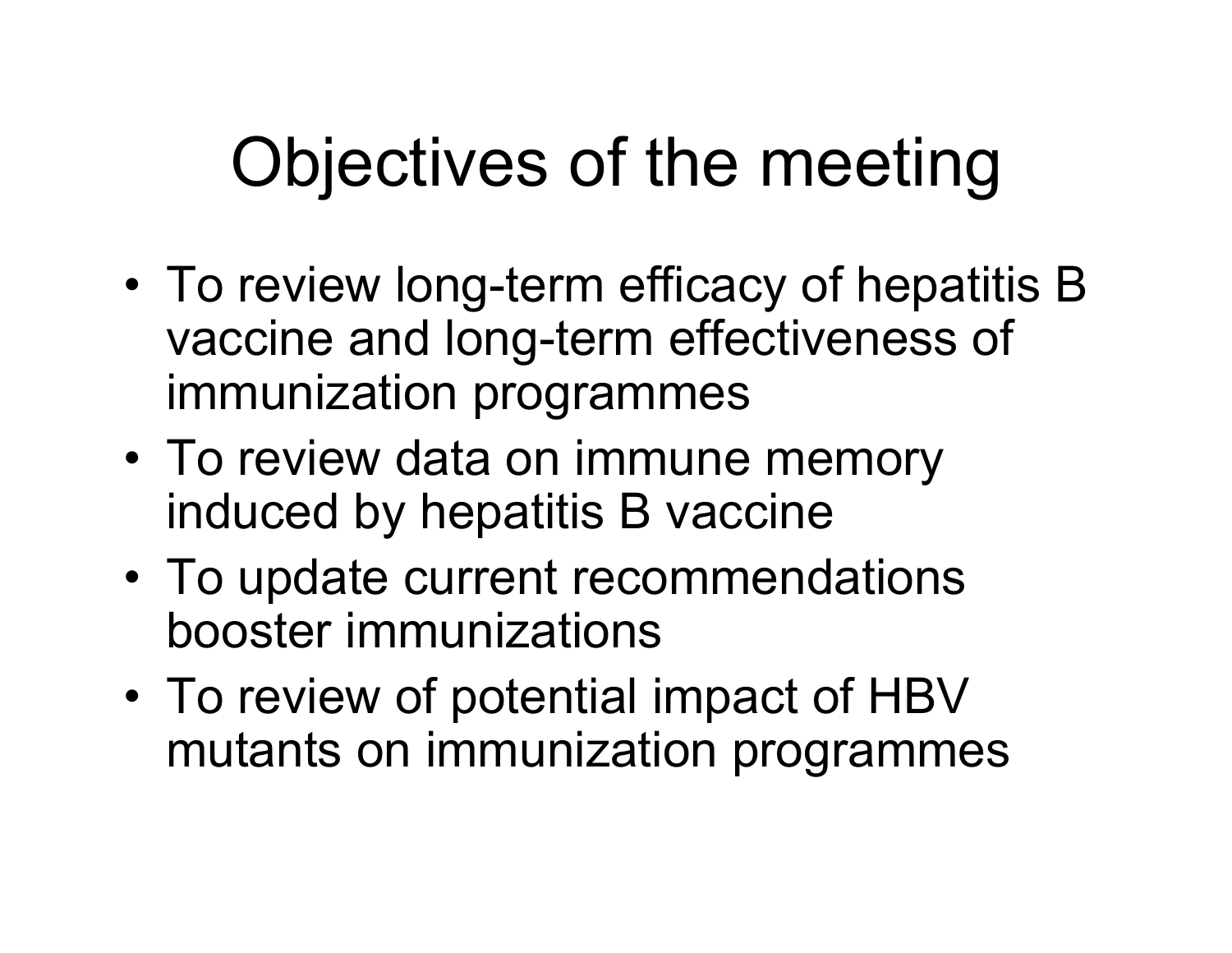# The instant conclusion

- Vaccine is effective in protecting against clinical disease and carrier status for at least 20 years
- Vaccine programmes are highly effective
- No apparent need for boosters
- HBV mutants have little public health significance
- Continue to monitor regularly- if in time significant disease develops, revise recommendations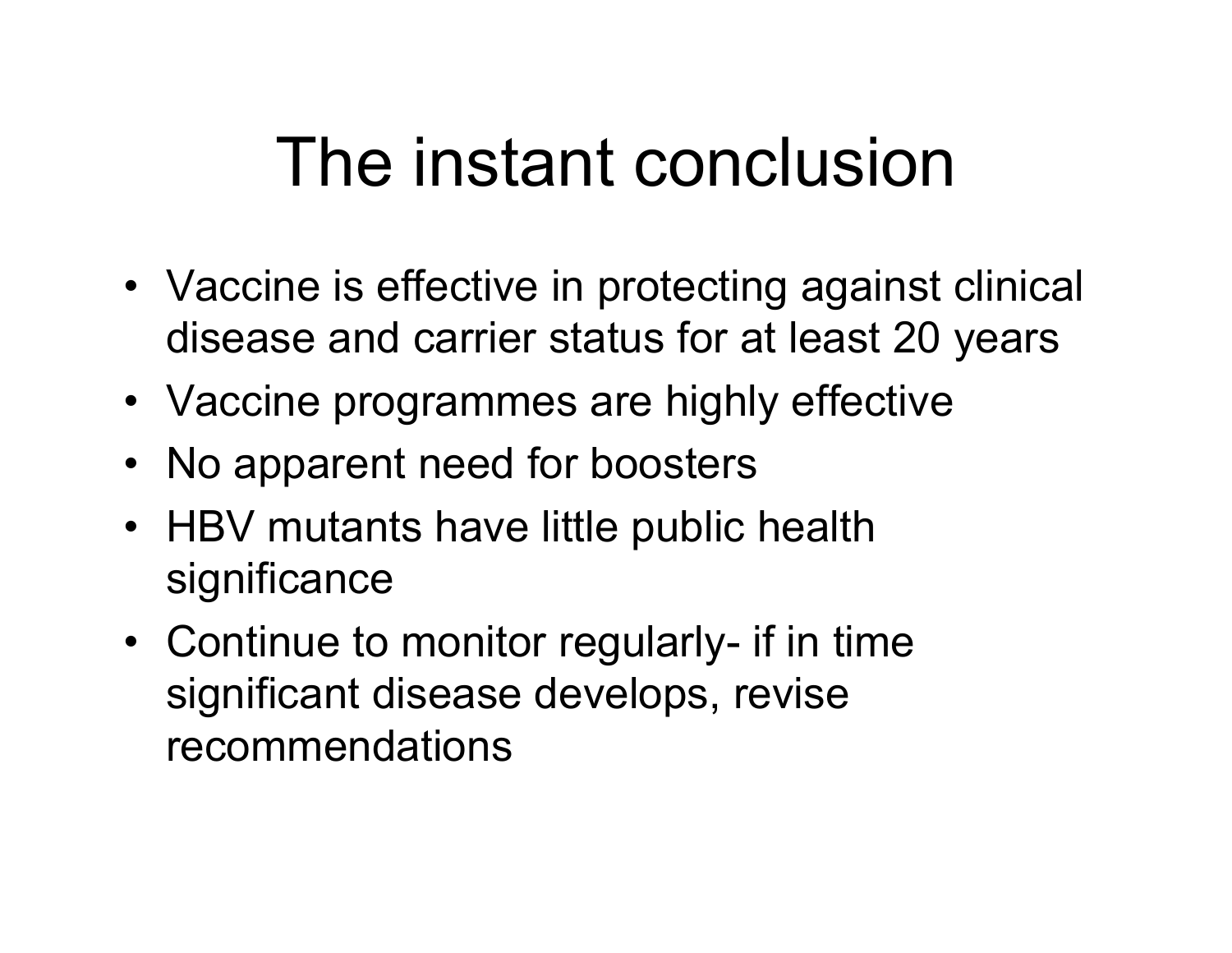# Conclusion

- •Vaccine is effective in the long-term
- •Vaccine programmes are highly effective
- Immune memory involves T and B cells
- •• No apparent need for boosters
- HBV mutants have little public health significance

*- but …*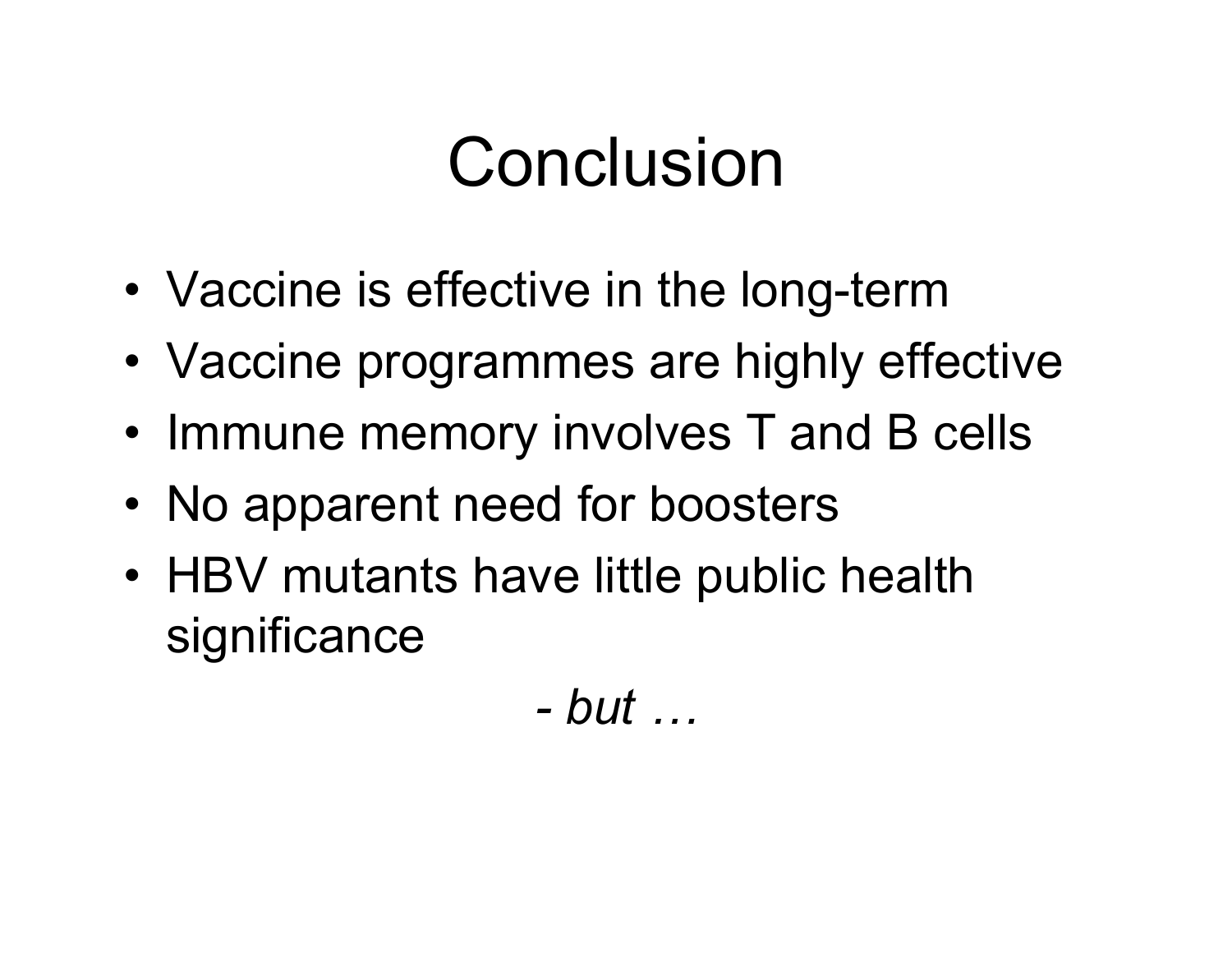# **Overview**

Sense of déjà vu in topics of discussion

- boosters
- immunization doses and schedules
- maternal screening and HBIG
- humoral and cell-mediated immunity
- definitions anamnestic response, protection, ...
- the contrasting needs of public health, individuals and science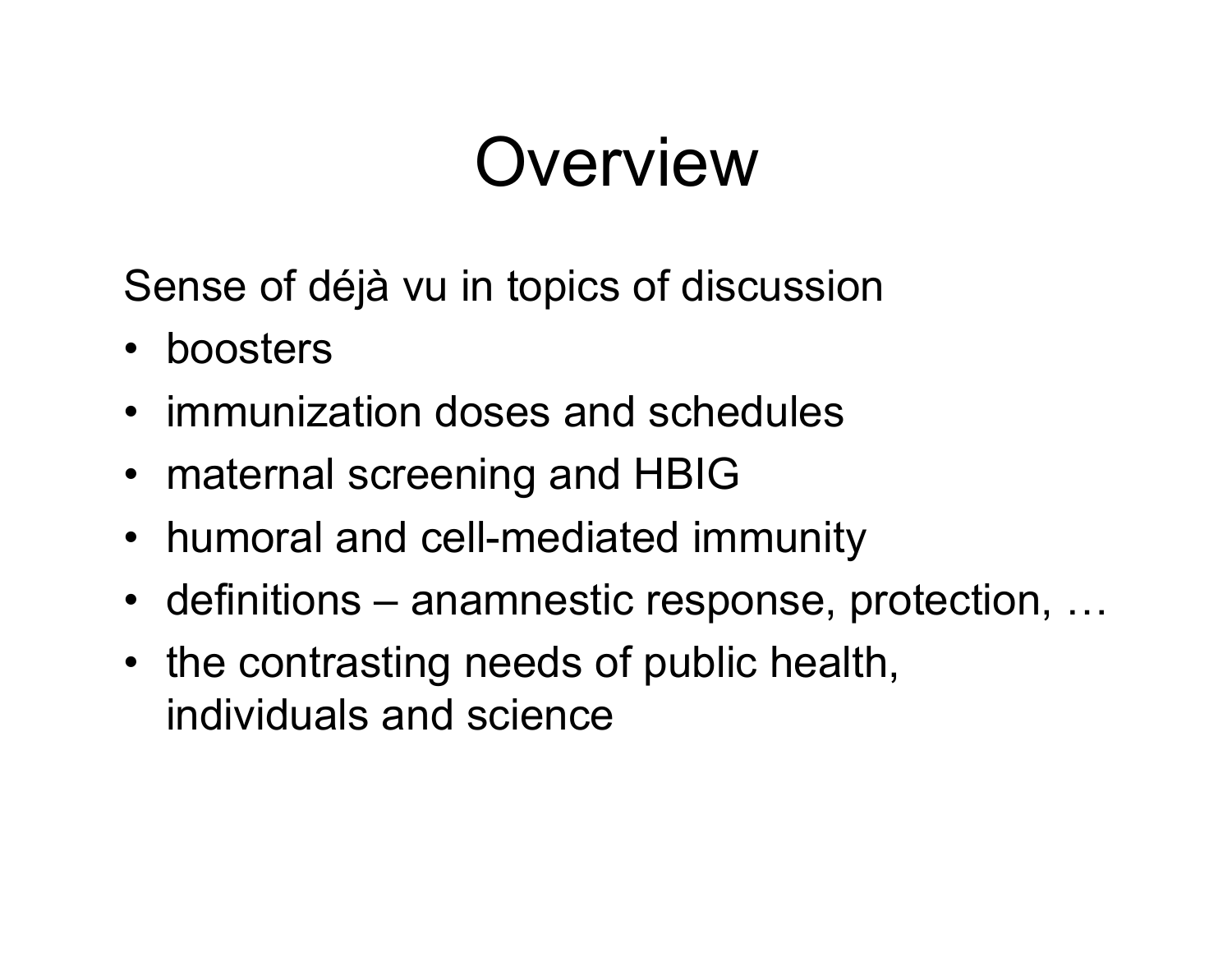## General observations

- Focus of the meeting was on **universal vaccination programmes**; issues such as health-care workers and at-risk groups for further, later discussion
- Wide geographical variations between countries and regions:
	- Status of public health and medicaliz ation of public health matters
	- Responses to hepatitis B (e.g. Italy's pioneering role in Europe; Taiwan's and Gambia's prompt and early action)
	- Policies on immunizations and schedules (e.g. Canada's patchwork quilt)
	- Policy-making mechanisms (democracy or decree)
- •There is much we still do not know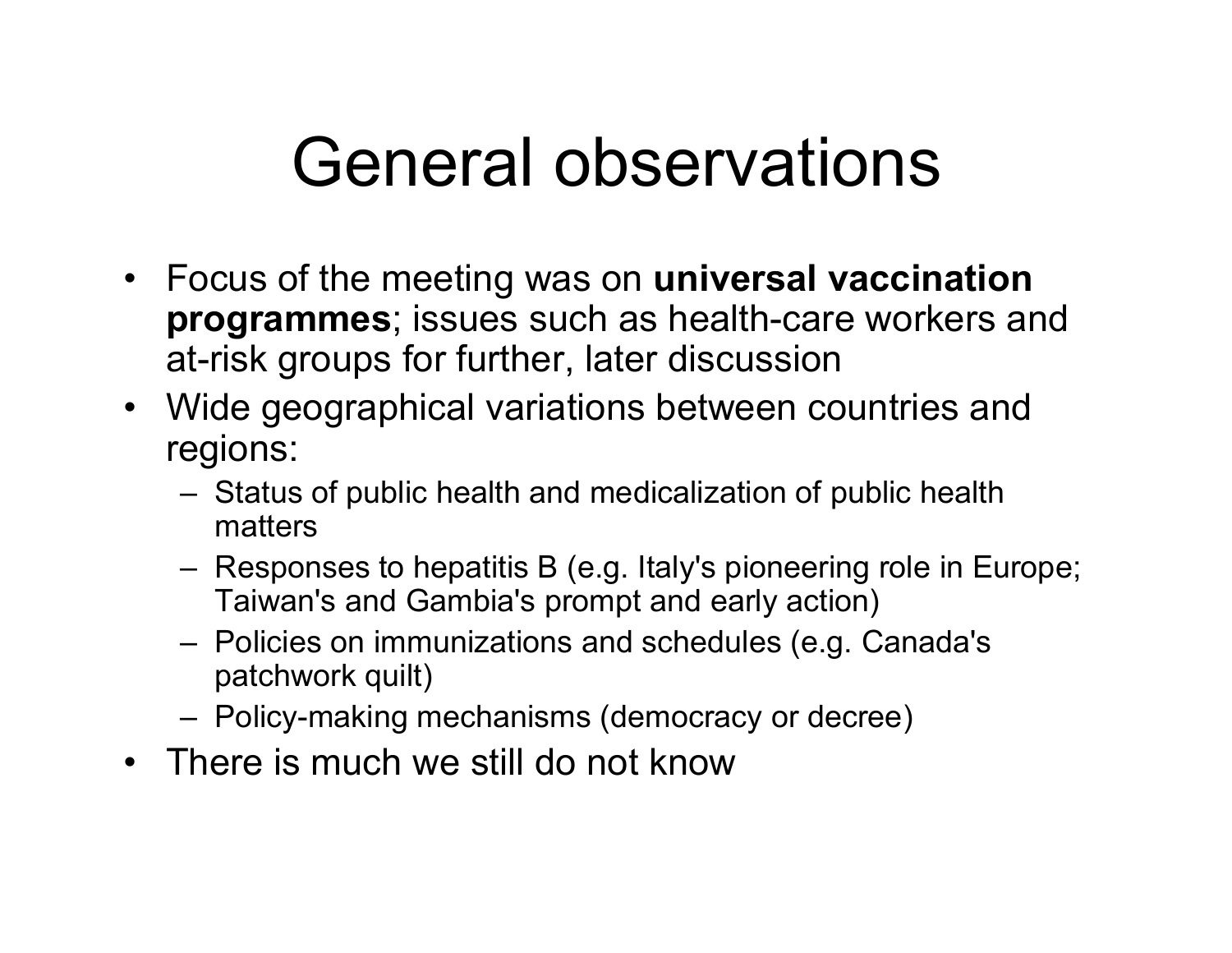## Long-term efficacy and programme effectiveness

- Many studies in different and varied settings, reflecting public health and scientific interest (helping to assure funding), show long-term efficacy of vaccine
- Taiwan/Singapore: success greatly reduced rates of HBsAg, HCC, fulminant hepatitis
- Gambia: success circumstances not typical but efficacy proven
- No change in Taiwan or Gambia in immunization programme – no booster
- Alaska, Catalonia, Italy, Saudi Arabia, Italy again successful stories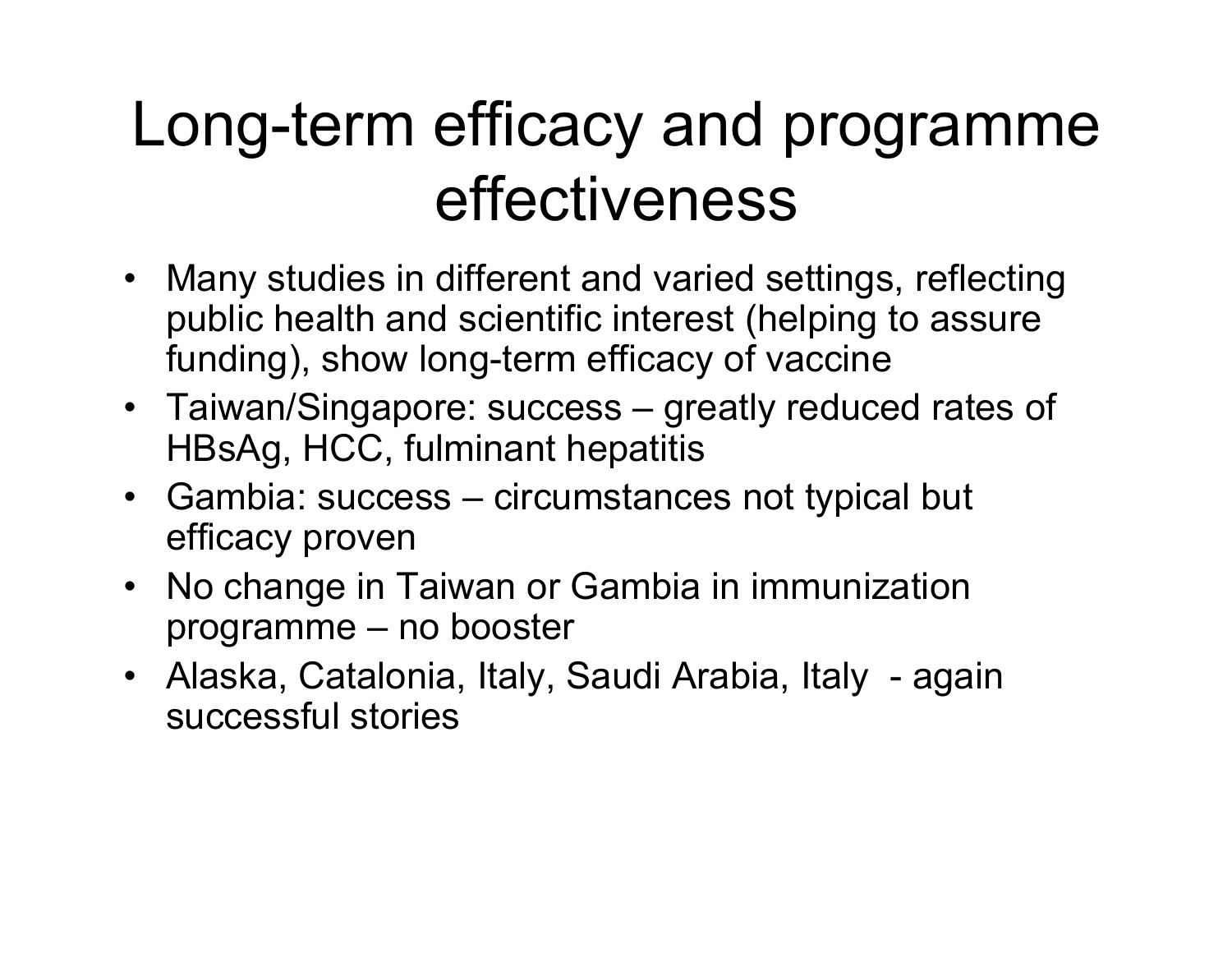## Long-term efficacy and programme effectiveness

- • Almost all adequately vaccinated individuals have shown evidence of immunity in the form of persisting anti-HBs and/or in vitro B-cell stimulation or an anamnestic response to a vaccine challenge
- •• No data to support the need for booster doses in immunocompetent individuals who have responded to a primary course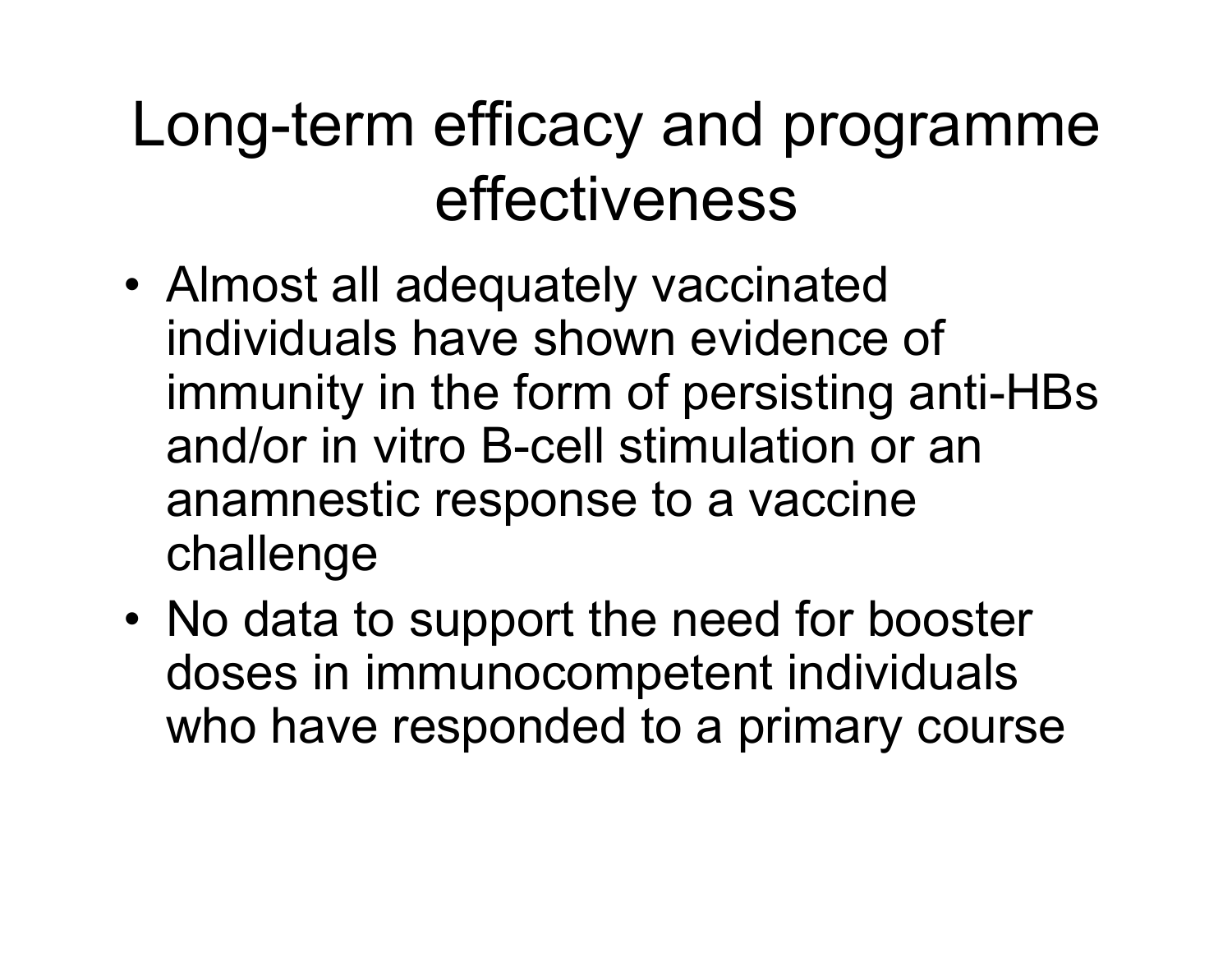Long-term vaccine efficacy and programme effectiveness – issues

- Issues to emerge:
	- There may be different recommendations for countries with different levels of HBV endemicity
	- and the state of the state Long-term perspective needed with chronic infection and consequences (40 years for HCC)
- •Value of universal immunization stressed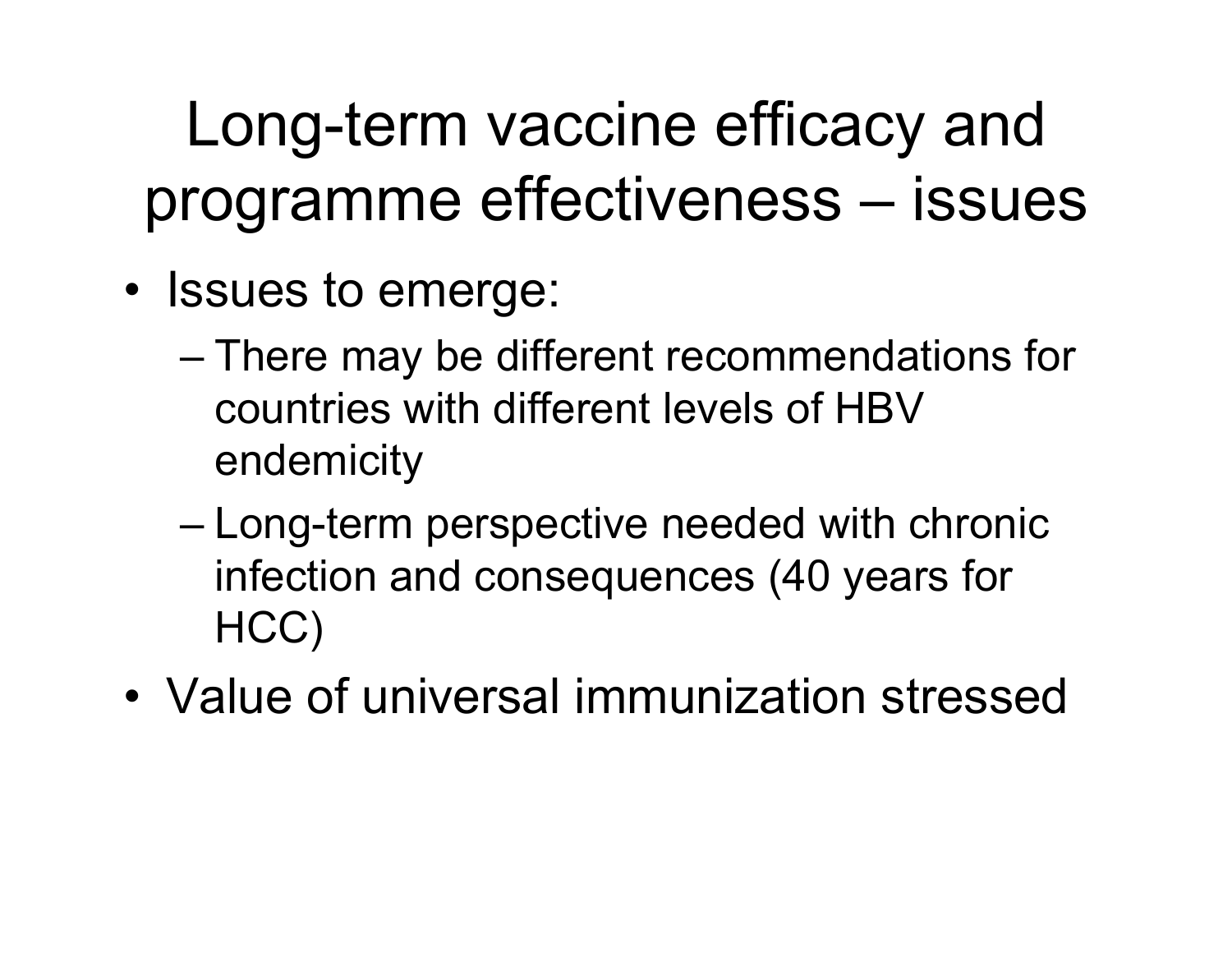## Long-term vaccine efficacy and programme effectiveness – research topics

- Consequences of using HBIG and vaccine together need to be further determined:
	- added value of HBIG in preventing perinatal transmission
	- does it impact (or possibly decrease) long-term immune memory?
	- (possible role in emergence of mutants)
	- $-$  does it decrease fulminant hepatitis B in infants?
- What are the baseline data on incidence of fulminant disease?

#### *-All areas for further research*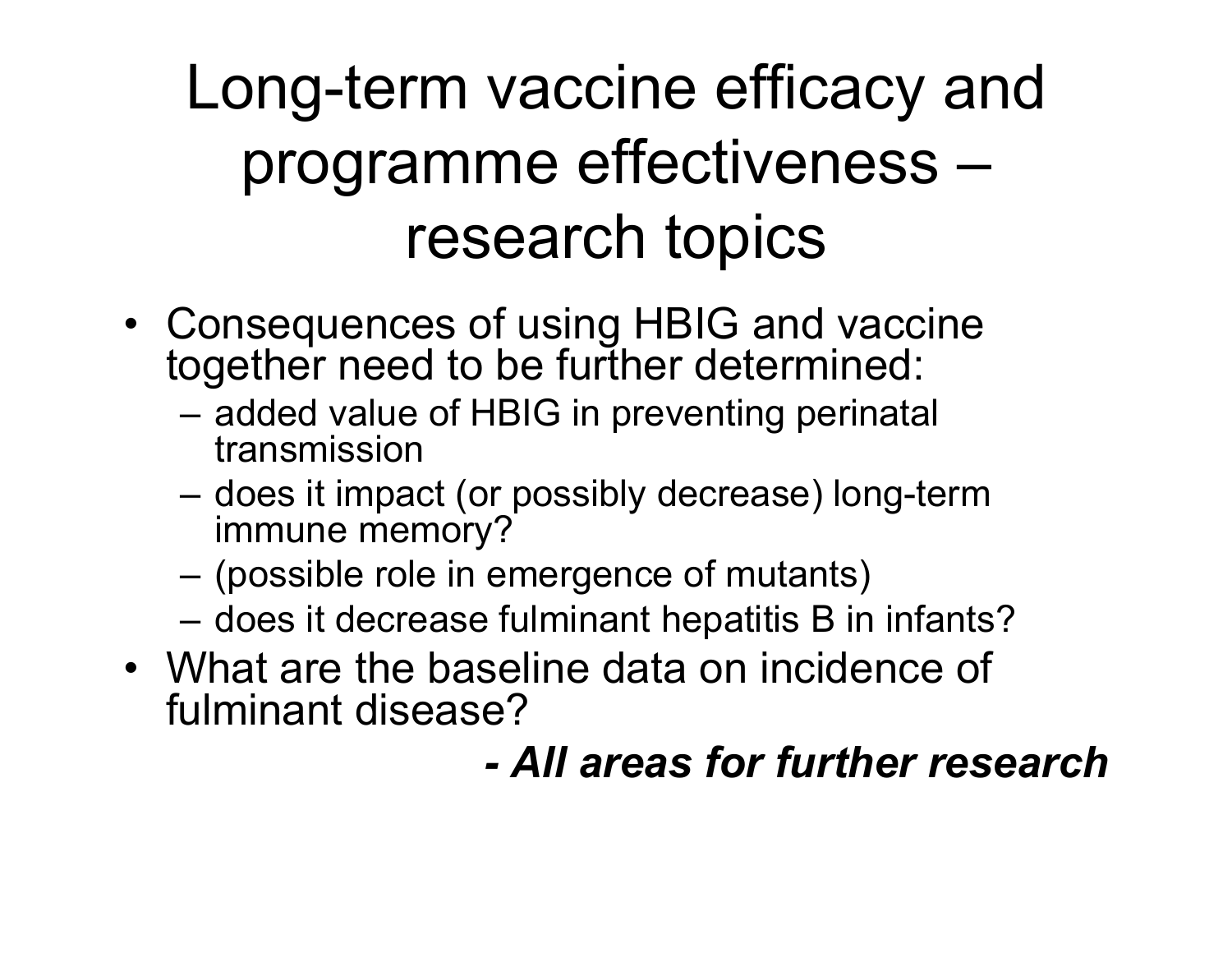## Long-term vaccine efficacy and programme effectiveness – issues

- Common themes that emerged as needing more consideration:
	- Need for longitudinal data; difficulties with collecting and analysing data
	- High drop out rate, and difficulties in tracing, in followup studies
	- Result of primary immunization not always known, later questions about responders and non-responders
	- –Much consideration needed before decision taken to give a booster vaccination to a cohort – irreparable damage to the study group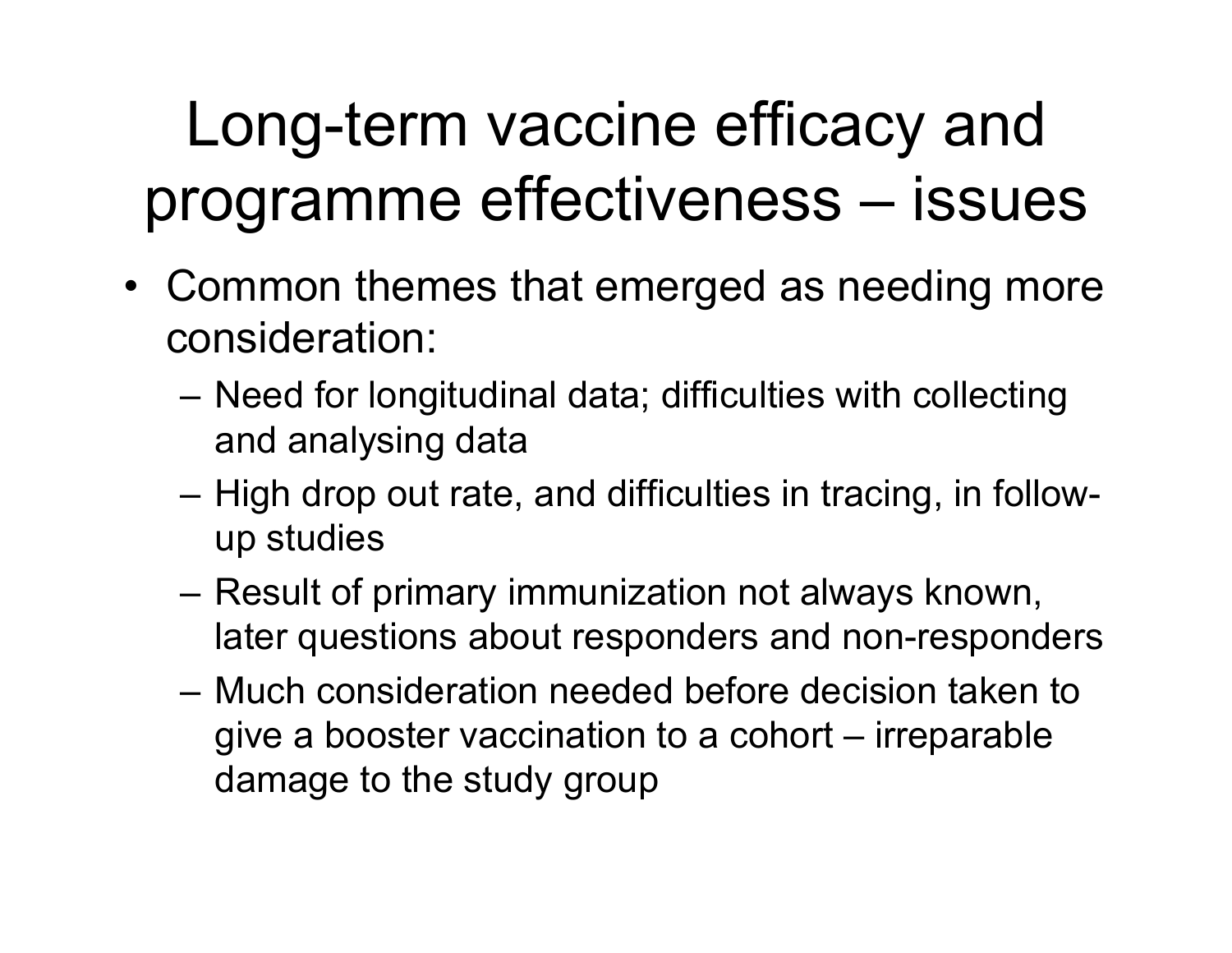## Long-term protection – problems in interpretation

- Needs long-term follow up looking for breakthrough infections and study of humoral and cell-mediated immune basis of memory
- Need to distinguish between subclinical and breakthrough infection
- Proposals for definitions of breakthrough and anamnestic response made – acceptable?
- More follow up studies of more than 15 years needed and are in the pipeline
- Number of vaccinees available for follow up shrinking; data become less significant
- Need for standardization of confirmation of laboratory tests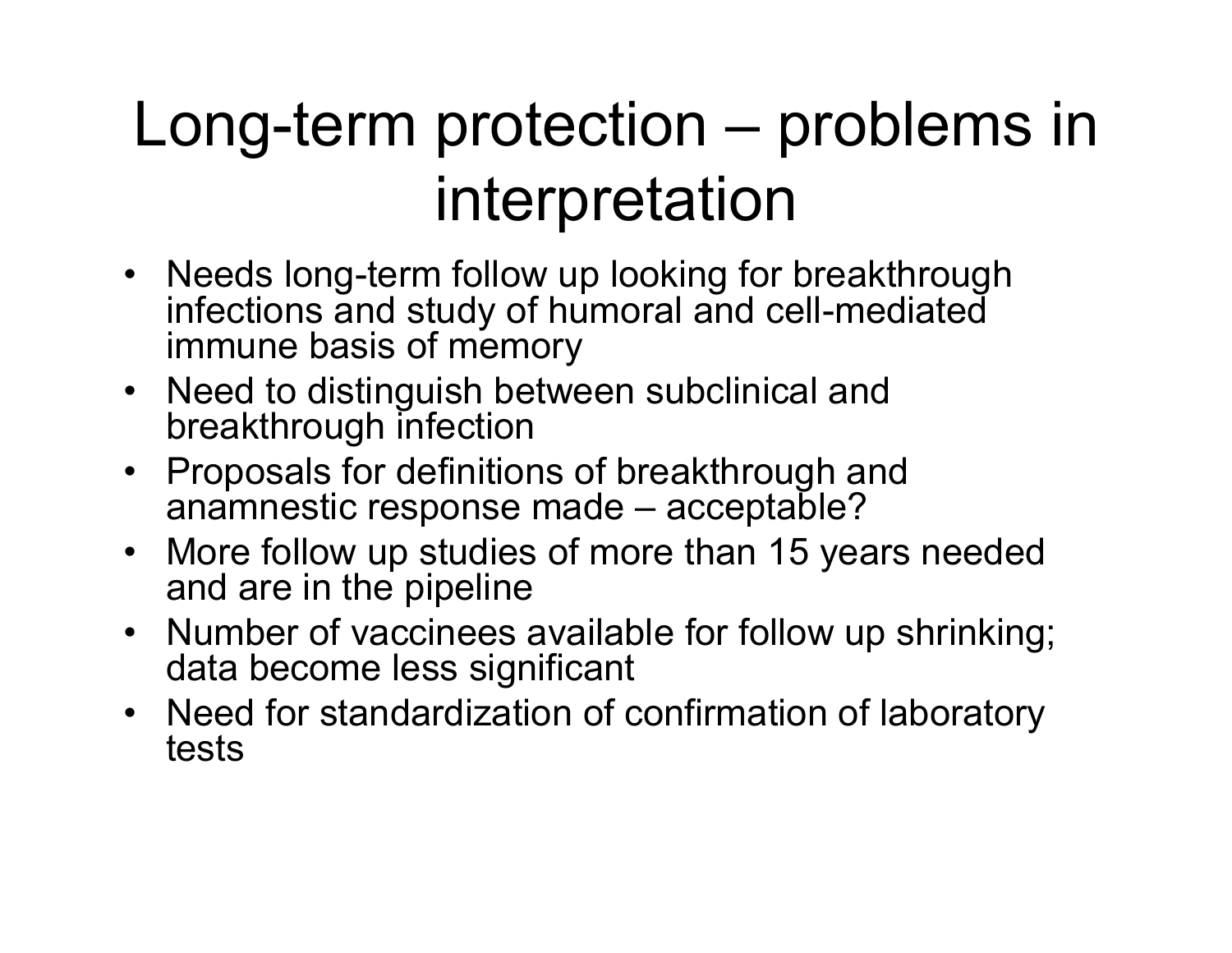## Immune memory

- Research will be of value for other viral vaccines
- HBsAg-specific humoral and cell-mediated immunity well established in vaccinated individuals
- Strong B cell antigens in chronic infection lead to virus neutralization and protective immunity; weak helper T cell and CTL antigens in chronic infection
- Primary immune response a good predictor of the quality of immune memory
- In low endemicity countries, risk of hepatitis B is declining, partially as a consequence of successful vaccination programmes; clinically significant breakthrough infections (sign of waning immunity) will be rare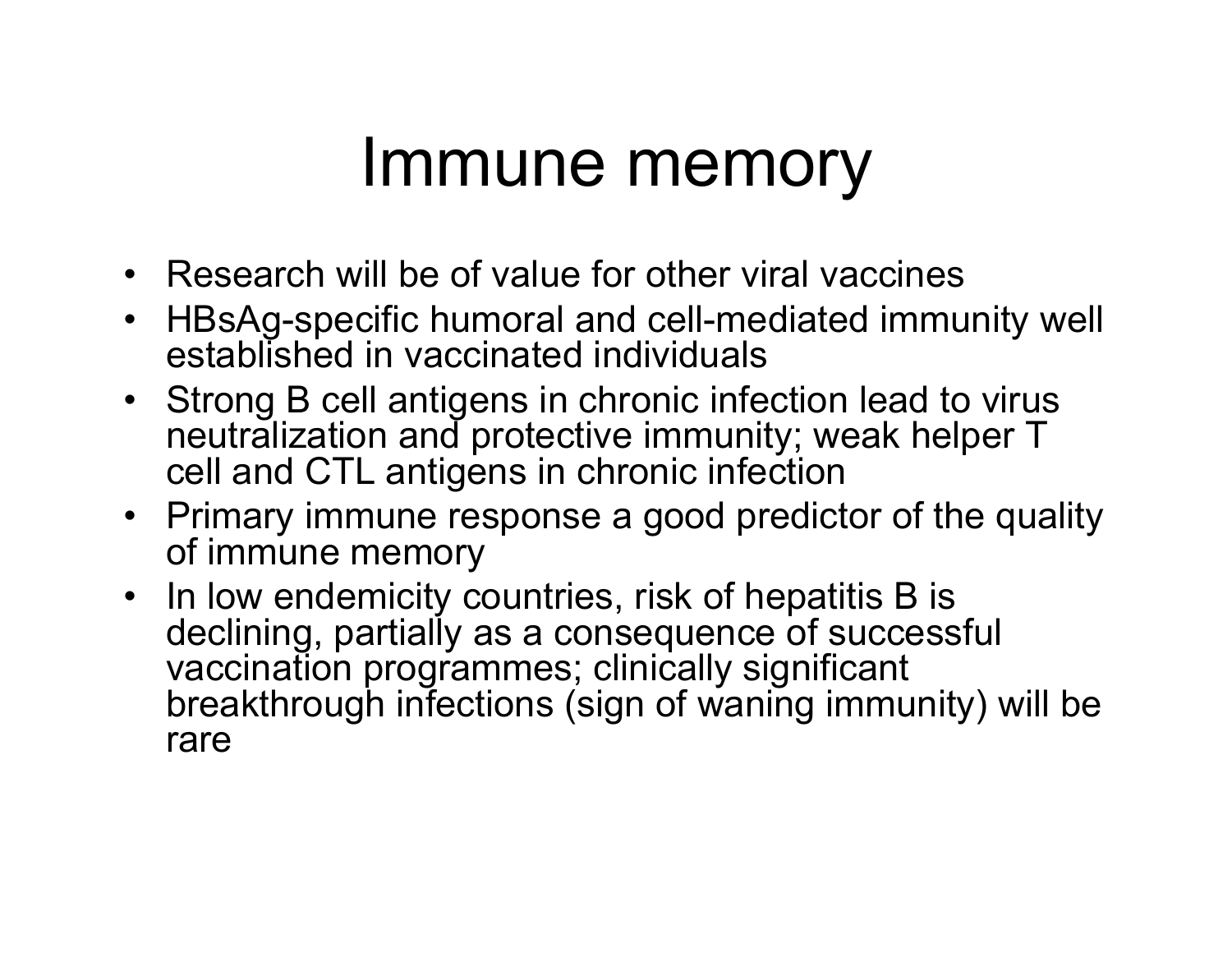#### Immune memory and responses issues

- •Definitions needed:
	- booster (e.g. is third or fourth dose in HB vaccine schedule a booster?); what is the end-point?,
	- natural boosting (may be missed with long sampling intervals) – sceptics and believers in its importance in protecting populations
	- anamnestic response (B- and T-cell responses, clonal selection – role of ethnicity), need to standardize; what is a "delayed anamnestic response"?
	- timing of blood sampling
	- what is the meaning of titres of 1-9 IU/l?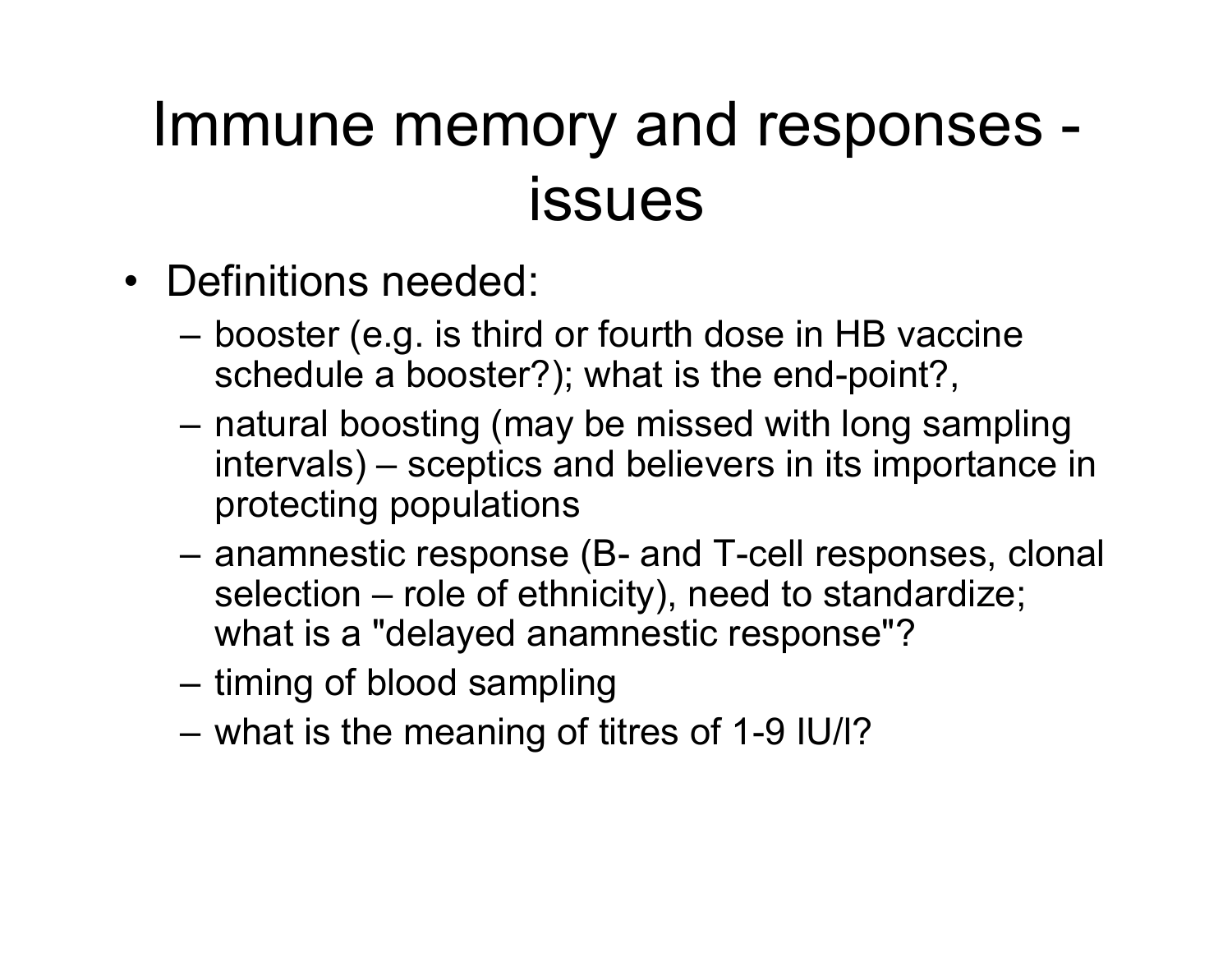## Immune memory and responses issues

- Reliable, sensitive and easy-to-perform cellular tests needed for immune memory, rather than anamnestic response to revaccination
- Has immunization changed the pattern of immune responses?
- Need to assess status in adolescents exposed to risk and despite loss of HBsAg
- Is antigen sequestered? could explain weak CTL response
- Immune responses in infants (2 m) better than newborns, and adolescents have better responses than infants (Italian study)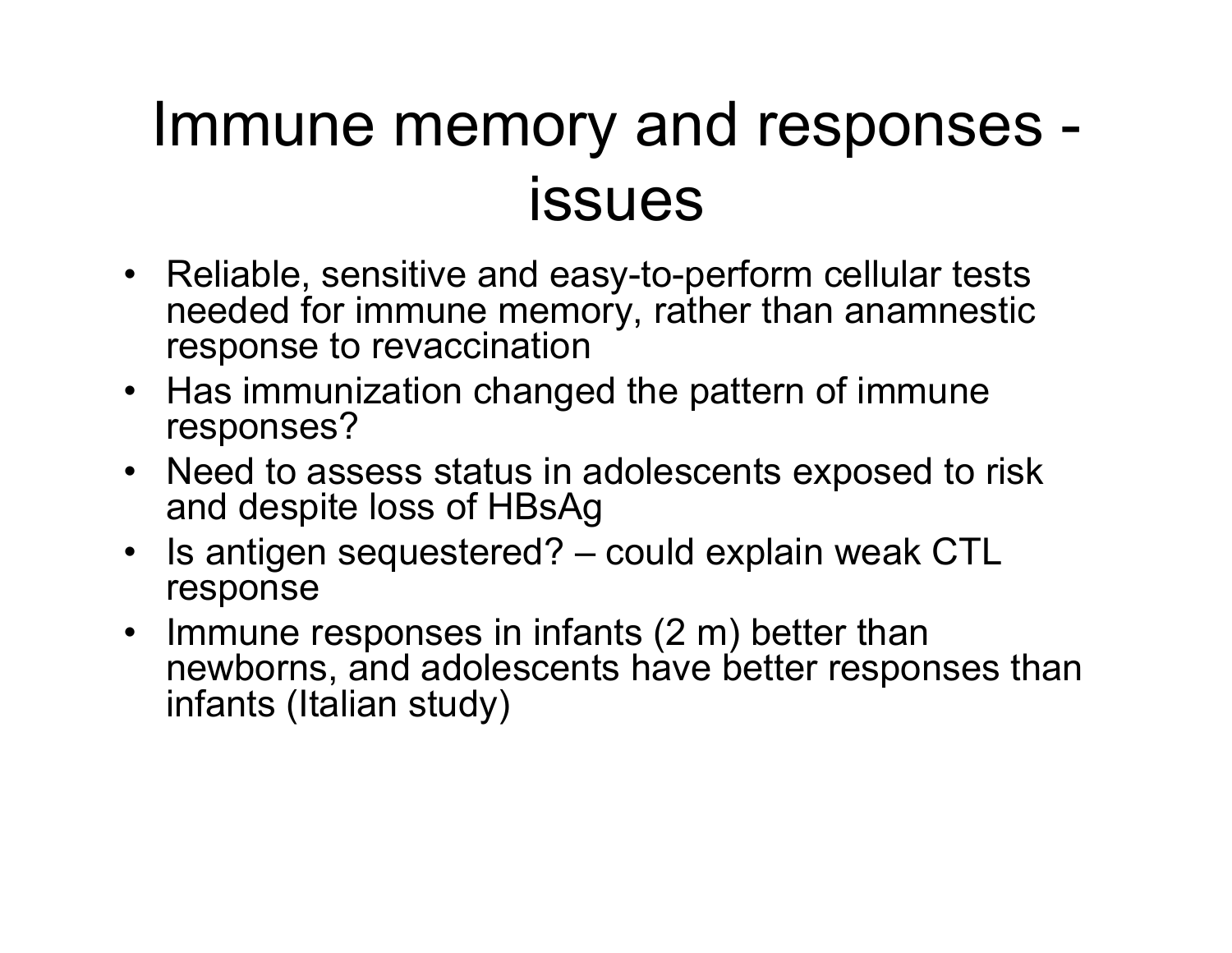#### Vaccinations and boosters - issues

- Many studies indicate no need for booster, but further information needed:
	- clinical data on disease burden before any recommendation or decision to boost can be made
	- non-responders masking early infections?
	- protection/protective levels of antibody meaning, definition, timing of measurement
	- data on acute cases as measure of protection given by vaccine (but very low rates of acute disease seen)
	- anti-HBsAg rates: different rates of decay; are sustained rates influenced by natural boosting?; are peak GMTs important? (measure level of disease instead?)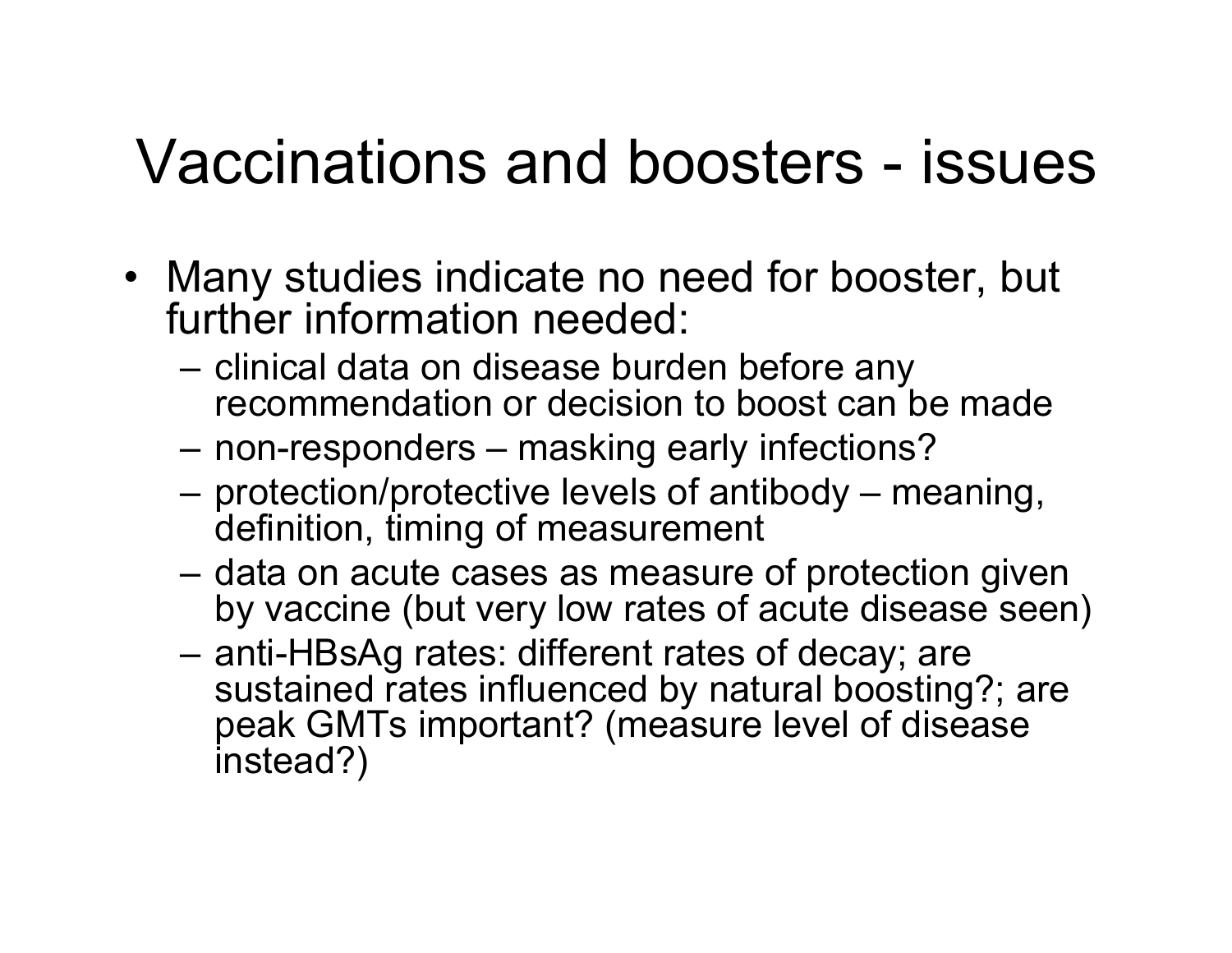## Booster response

- •• Can we use an anamnestic response as a proxy for the presence of immune memory?
- • What is the meaning of non-response to a challenge in terms of protection? – does a lack of response mean no protection?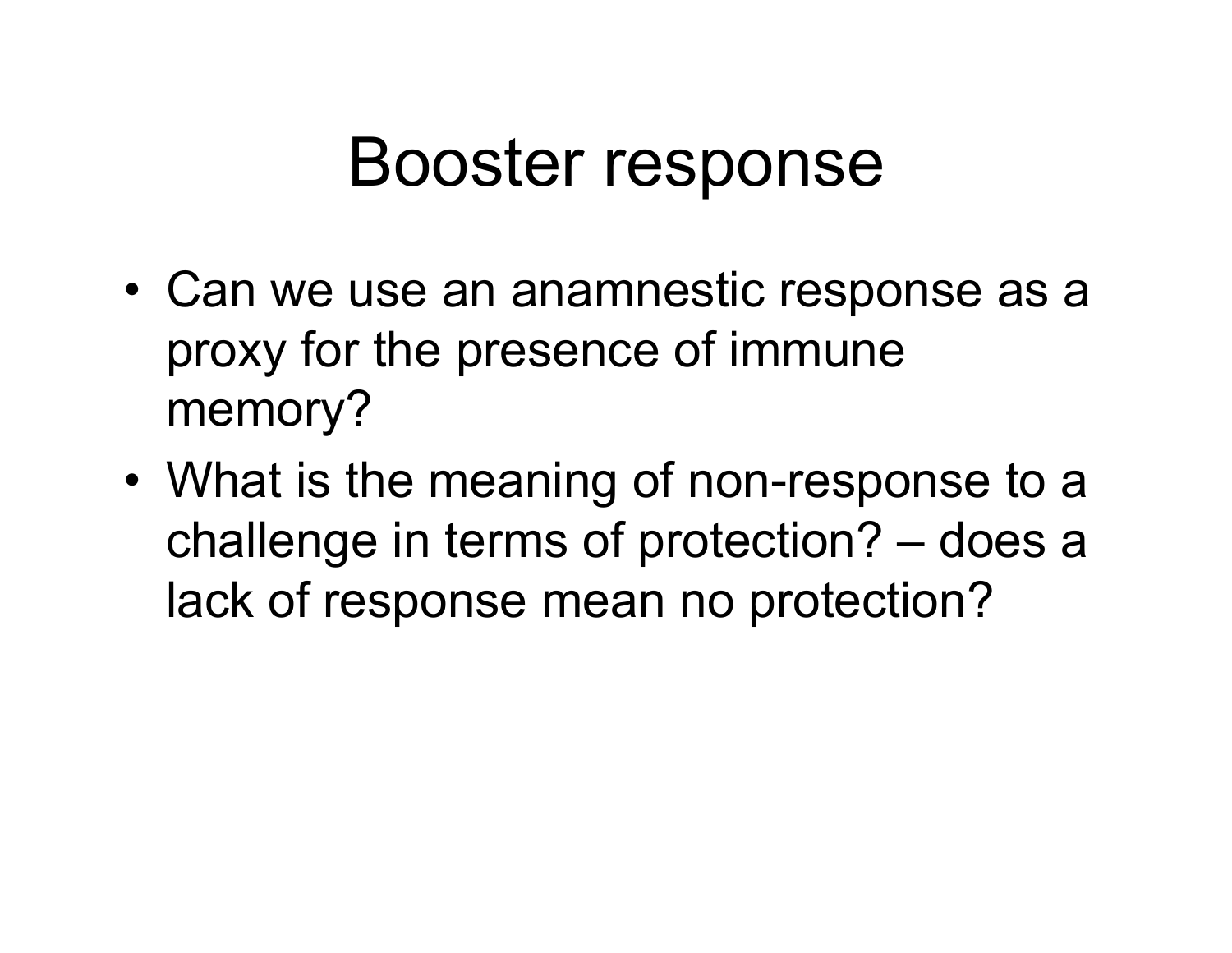## Booster vaccination recommendations

• "To date there are no data to support the need for booster doses of hepatitis B vaccine in immunocompetent individuals who have responded to a primary course."

*Lancet, 2000; 355:561-565*

- Booster doses are not (currently) recommended (CDC, VHPB, WHO …) – still valid
- The group reviewed data at 20 years since the licensing of the vaccine and included that no booster dosis are needed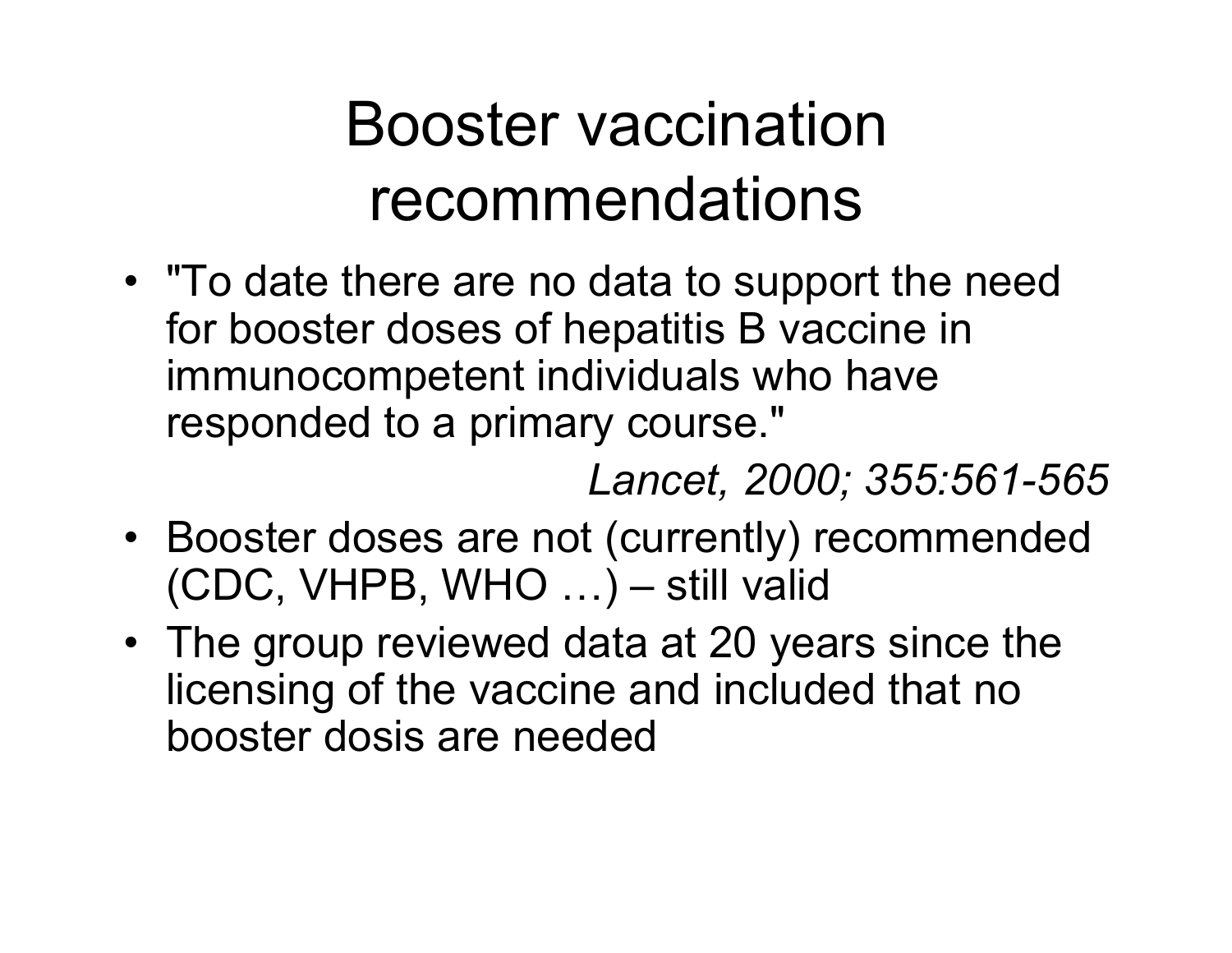# **Mutants**

- Not a major public health problem currently
- Many mutants seen some conservative, others (vaccine escape, in MHR) cause drastic changes and lack of neutralization
- Some transient, some stable
- Coexist with wild-type; part of viral quasispecies
- HBsAg and anti-HBs co-exist
- Resistance to antivirals common
- High rates seen in Asian studies, but numbers small (compared with possible figures in failures of initial vaccination)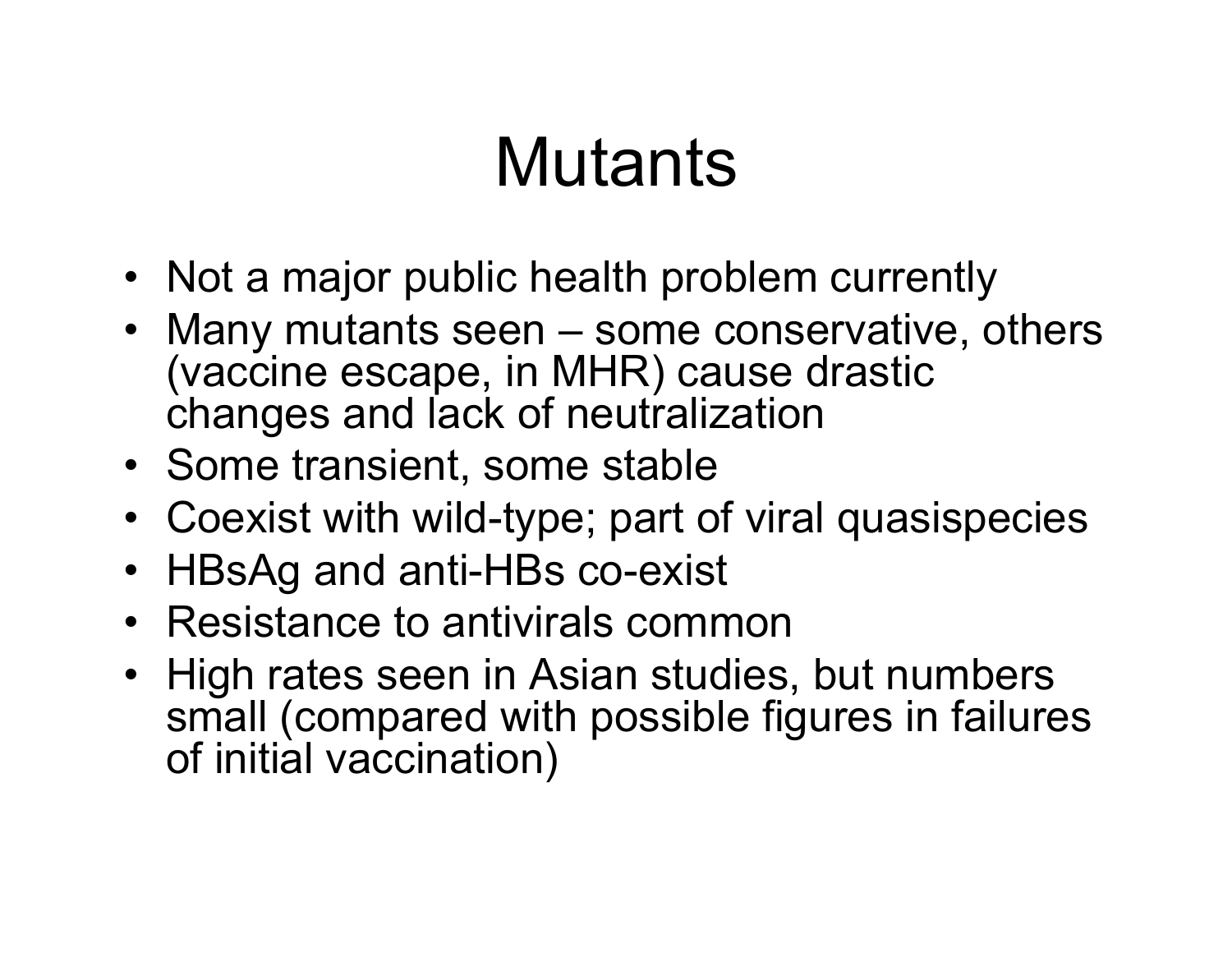# Mutants – future action/issues

- Questions about selection pressure; will mutants come to dominate and when? – further research
- Is there a need to prepare strategies for eventualities?
- Is there a need to improve antigenicity of current vaccines and assays?
- Study of transmissibility, infectivity and any burden of disease
- Establish independent global network for appropriate monitoring of escape mutants (vaccine, treatment, diagnosis)